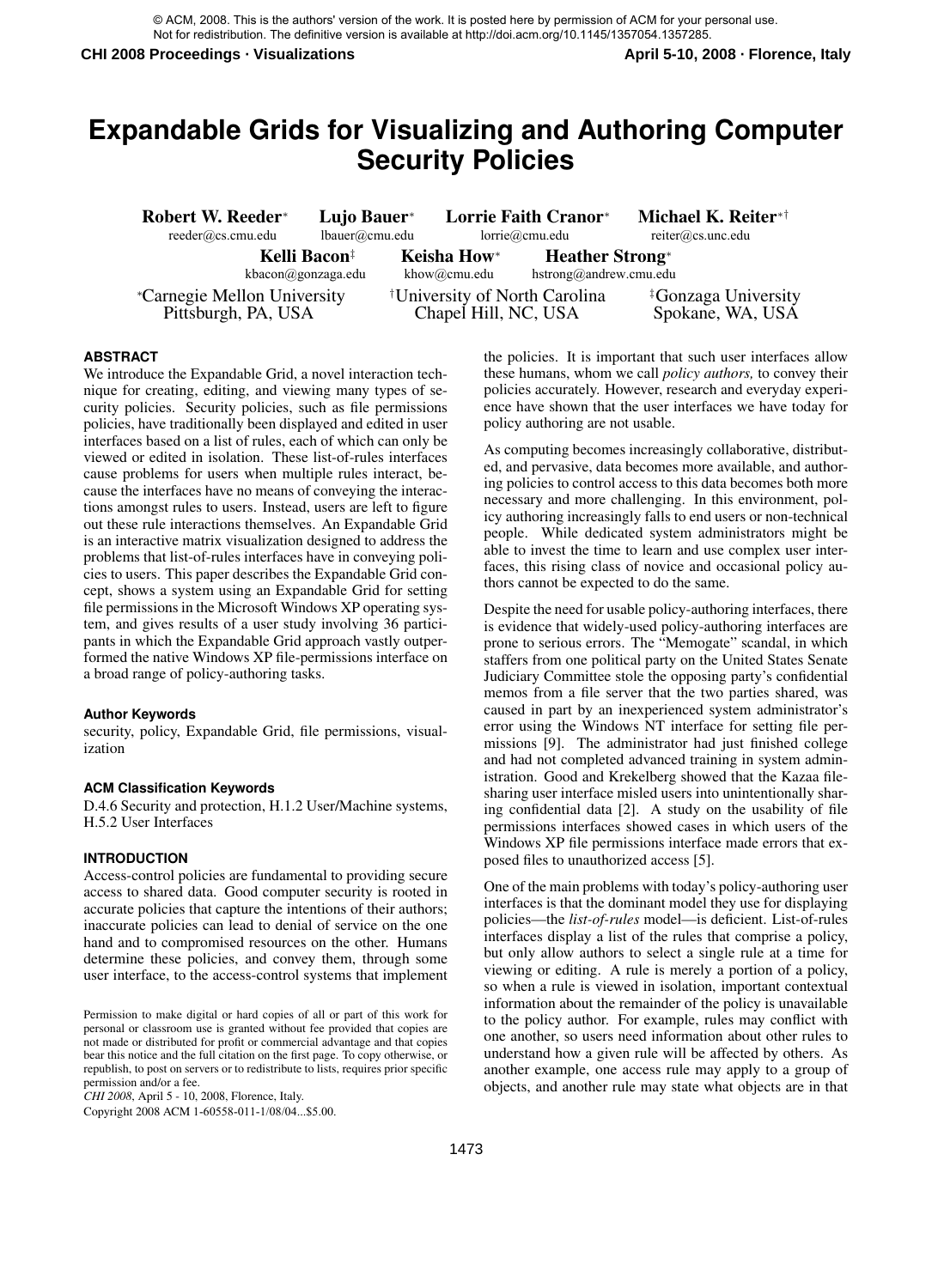group; the group membership rule may be crucial to understanding the effects of the access rule on specific objects. List-of-rules interfaces do not give any indication of how rules interact with one another; instead it is left to the policy author to figure out which rules will interact and how. This makes policy authoring difficult and error-prone, especially for novice and occasional authors.

To address the need for better policy-authoring interfaces, we introduce a new model for displaying and editing policies: Expandable Grids. An Expandable Grid is a matrixbased visualization of a policy, in which *principals* (the users of a system in which data is shared) are displayed in an interactive tree along one axis of the matrix, *resources*(the data to which access is to be controlled) are displayed in an interactive tree along the other axis, and the access allowed to each principal for each resource is shown in colored boxes in the matrix at the intersection of the two trees. Expandable-Gridbased policy-authoring interfaces show the *effective access* (i.e., the combined effect of all applicable rules) each principal will have to each resource, so that policy authors need not combine rules in their heads to figure out who will be able to access what. Expandable Grids can be viewed as an adaptation of Lampson's access matrix [4] to enable automated policy management.

We implemented an interface based on the Expandable Grid concept for setting file permissions in the Windows NTFS file system. We ran a user study to compare authoring performance on a wide range of authoring tasks between our interface and the native Windows XP file-permissions interface. The Expandable Grid interface performed vastly better in our study; for example, the Expandable Grid interface achieved a 100% accuracy rate versus a 6% accuracy rate for the Windows interface for one task, and, on another task where accuracy rates were similar, achieved a 70% reduction in time-to-task-completion compared to Windows. We show specifically why the Expandable Grid interface performed better and conclude that it is likely a better option than the list-of-rules model for policy-authoring interface designs for file permissions and other security-related applications.

## **PROBLEM DESCRIPTION**

In this section, we discuss file permissions as an example of a policy-authoring domain, list the fundamental operations a policy-authoring user interface should support, and show why the list-of-rules model leads to error-prone policyauthoring interfaces.

## **File permissions**

In a basic file access-control system, there are resources, principals, and actions. Resources include files and folders, the data to which access is to be controlled. Principals are system users and groups of system users. Actions are operations that may be performed on resources, such as "read," "write," "execute," and "delete." A file permissions policy is a set of rules that state what principals may perform what actions on which resources. Rules may allow or deny access. For example, a rule may state that the user "jsmith" is allowed to read the file "budget.xls," or that the user "mary" is denied access to write to the file "privateData.txt." Since a file system may have many principals, file access control systems typically provide a means for constructing *groups*, which are collections of users. For instance, users might be placed into groups or roles according to their position in an organization, such as "Managers," and "Employees." Similarly, files may be grouped into hierarchical folders. Groups and folders allow policy authors to write rules that apply to all components of a composite value, such as a rule that denies delete capability to all employees for files in a folder called "Critical files."

# **Fundamental policy-authoring operations**

There are four fundamental operations a policy-authoring interface must support to be successful:

- 1. *Viewing policy.* Policy-authoring interfaces should make it easy to look up what will happen when a given user tries to access a given resource. Furthermore, they should include the ability to check general properties the author would like the policy to have, such as "no one should be allowed to delete this file," or "no remote users should have access to this folder."
- 2. *Changing policy.* Policy-authoring interfaces should allow for making rules, which alter the access a policy will allow. In addition, a policy should be editable, since policy-authoring is often done in response to some situation, such as access being denied to someone who needs it.
- 3. *Viewing composite value memberships.* Composite values (i.e., groups of users or directories of files) make it much easier to specify policy rules that apply to many individual input values, such as "All of my friends are allowed to read files in my 'Music' directory." When a policy author is setting a rule involving one or more composite values, it is important to know just what the composite values contain. A policy-authoring interface should show the individual members of composite values.
- 4. *Detecting and resolving conflicts.* Rule conflicts occur when two rules apply to a particular request for resources. This may happen, for example, if a user is explicitly denied access to a resource, but is a member of a group that is explicitly allowed to access that resource. While policybased systems typically adopt some means of resolving such conflicts, some past work has shown that users have difficulty understanding how conflicts are resolved [5]. As a result, conflicts may lead to policies that do not implement the author's intentions. A policy-authoring interface should make sure that conflicts do not cause policies to deviate from authors' intentions.

## **List-of-rules model**

File permissions interfaces based on the list-of-rules model are common. The most widely distributed, and the one we study in this paper, is the Windows XP file permissions interface, but the model is also used in Linux open source file permissions managers and in the file permissions interface for Mac OS X Server. The list-of-rules model is also used in policy-authoring tools for other domains such as firewall policies and enterprise privacy policies.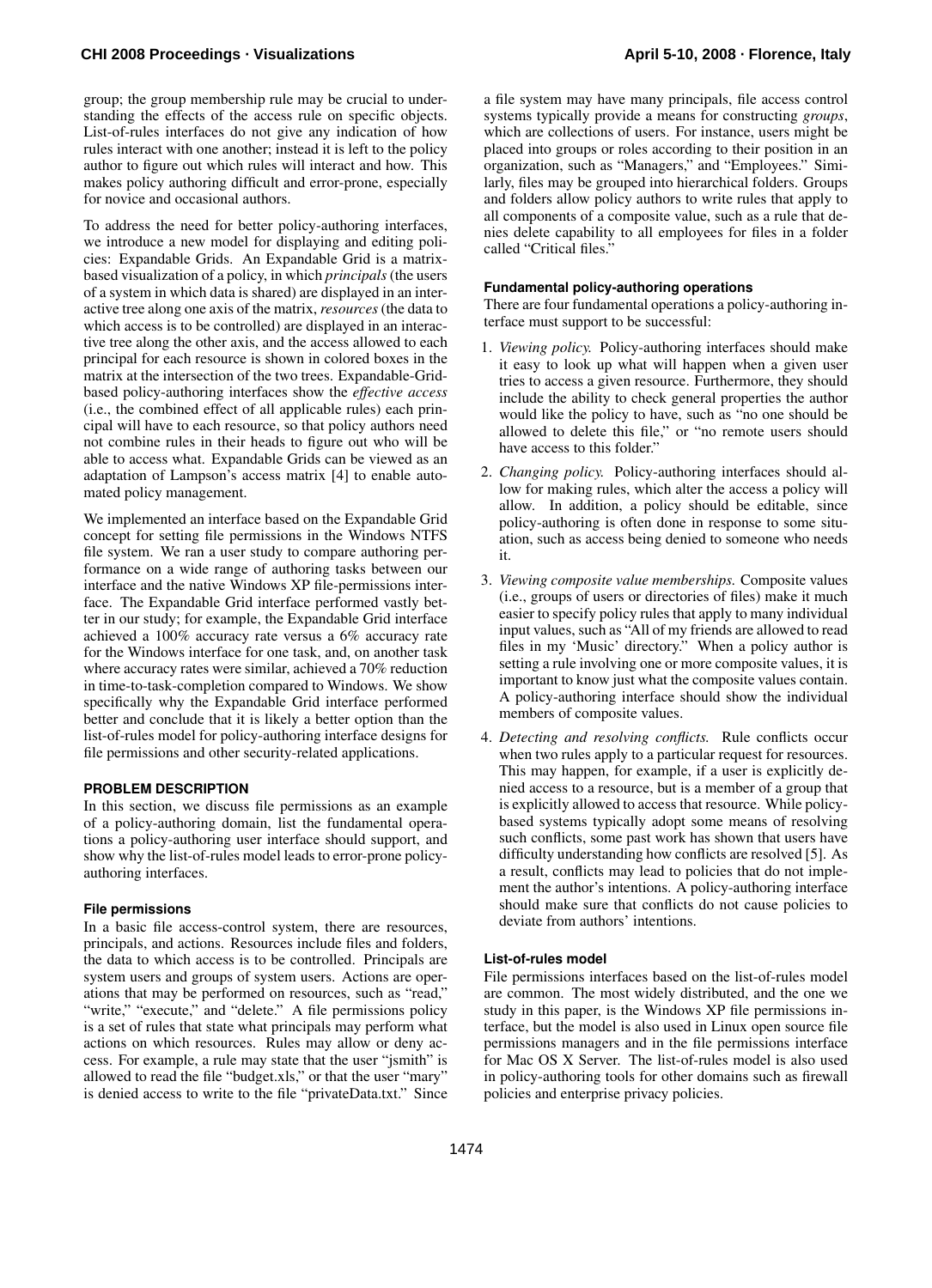| <b>Four-part Harmony.doc Properties</b>                                         | <b>Four-part Harmony.doc Properties</b>                                          |  |  |  |  |
|---------------------------------------------------------------------------------|----------------------------------------------------------------------------------|--|--|--|--|
| Security<br>Custom Summary<br>General                                           | Security<br>Custom Summary<br>General                                            |  |  |  |  |
| Group or user names:                                                            | Group or user names:                                                             |  |  |  |  |
| <b>K</b> iana (CARNEGIE-7CF6DD\jana)                                            | d jana (CARNEGIE-7CF6DD\jana)                                                    |  |  |  |  |
| Theory 101 Instructors (CARNEGIE-7CF6DD\Theory 101 I                            | THeory 101 Instructors (CARNEGIE-7CF6DD\Theory 101                               |  |  |  |  |
| 32 Theory 101 Students 2007 (CARNEGIE-7CF6DD\Theory 1                           | 12 Theory 101 Students 2007 (CARNEGIE-7CF6DD\Theory 1                            |  |  |  |  |
| 101 Theory 101 TAs 2006 (CARNEGIE-7CF6DD\Theory 101 T                           | of Theory 101 TAs 2006 (CARNEGIE-7CF6DD\Theory 101 T                             |  |  |  |  |
| 101 Theory 101 TAs 2007 (CARNEGIE-7CF6DD\Theory 101 T                           | Theory 101 TAs 2007 (CARNEGIE-7CF6DD\Theory 101 1                                |  |  |  |  |
|                                                                                 |                                                                                  |  |  |  |  |
| $\left\langle \right\rangle$<br><b>TIT</b>                                      | ∢<br><b>IIII</b>                                                                 |  |  |  |  |
| Remove<br>Add                                                                   | Add<br>Remove                                                                    |  |  |  |  |
| Permissions for jana<br>Allow<br>Deny                                           | Permissions for Theory 101 TAs<br>2006<br>Allow<br>Denv                          |  |  |  |  |
|                                                                                 |                                                                                  |  |  |  |  |
| Full Control                                                                    | ⊽<br>Full Control                                                                |  |  |  |  |
| Modify<br>П<br><b>Bead &amp; Execute</b>                                        | ☑<br>Modify<br>☑<br>Read & Execute                                               |  |  |  |  |
| ☑<br>Read                                                                       | ⊽<br>Read                                                                        |  |  |  |  |
| ☑<br>Write                                                                      | ☑<br>Write                                                                       |  |  |  |  |
| <b>Special Permissions</b>                                                      | <b>Special Permissions</b>                                                       |  |  |  |  |
|                                                                                 |                                                                                  |  |  |  |  |
|                                                                                 |                                                                                  |  |  |  |  |
| For special permissions or for advanced settings,<br>Advanced<br>click Advanced | For special permissions or for advanced settings,<br>Advanced<br>click Advanced. |  |  |  |  |
|                                                                                 |                                                                                  |  |  |  |  |
|                                                                                 |                                                                                  |  |  |  |  |
| 0K<br>Cancel<br>Apply                                                           | <b>OK</b><br>Cancel<br>Apply                                                     |  |  |  |  |
|                                                                                 |                                                                                  |  |  |  |  |

Figure 1. The Windows XP file permissions interface, an example of a list-of-rules policy-authoring interface. These screenshots give an example of why it is difficult for users to understand an effective policy in the presence of a rule conflict. See text for further explanation.

The Windows XP file permissions interface provides a good example of a list-of-rules policy-authoring interface and its limitations. To describe the limitations of the list-of-rules approach, it is convenient to start with an example task. Here, we describe the Jana task, one of the 20 tasks we designed for our user study, which is described below. Our statement of the Jana task reads as follows:

Jana, a Theory 101 TA, complained that when she tried to change the Four-part Harmony handout to update the assignment, she was denied access.

Set permissions so that Jana can read and write the *Four-part Harmony.doc* file in the *Theory 101*\*Handouts* folder.

Figure 1 shows the state of the Windows XP file permissions interface after a common error that policy authors make. Authors create a rule stating that Jana is allowed read and write access to the *Four-part Harmony.doc* file. Looking at the interface as pictured in the left-hand screenshot in Figure 1, it appears Jana is now allowed to read and write the file. What policy authors miss, however, is that Jana is a member of the group Theory 101 TAs 2006; there is a rule, as can be seen in the right-hand screenshot in Figure 1 that denies this group access to read and write the file. Thus, two rules apply to Jana, one allowing her access and one denying her access; this situation is a rule conflict. In Windows, rules that deny access take precedence in conflicts with rules that allow access, so in Jana's case, she is denied access to the file. To understand Jana's situation, the policy author must understand three things: first, that Jana is in the group Theory 101 TAs 2006; second, that Theory 101 TAs 2006 are denied write access to the file; and third, that Deny permissions take precedence over allow permissions. Once these three items are understood, they need to be remembered and applied to

determine the correct method for completing this task: removing the deny rule for Theory 101 TAs 2006 so that the rule allowing Jana access will become operative, while the other members of the group will still be denied access to the file by default. However, the Windows list-of-rules interface makes it difficult for the policy author to obtain these three pieces of information. Group membership information is only available in the Computer Management application, which is wholly separate from the file permissions interface, and thus rarely found; the rule applying to Theory 101 TAs 2006 is easily overlooked; and the deny-takes-precedence rule essentially has to be inferred. It is difficult for novice or occasional policy authors to complete this task correctly, even though it is a fairly typical scenario.

## **EXPANDABLE GRIDS**

To address the limitations of the list-of-rules model, we introduce Expandable Grids. An Expandable Grid is a conceptual visualization for displaying security policies to policy authors and end-users in a graphical format. Expandable Grids show precisely what a policy allows or does not allow in a matrix with hierarchical axes that can be expanded or contracted to show more or less policy detail. Expandable Grids do not require policy authors to determine subtle interactions among rules; they show the holistic effect of all policy rules, i.e., the effective policy for each principal and resource, thus relieving the burden on policy authors of figuring out how rules interact with each other. Expandable Grids also have the advantage of showing an overview of the entire policy, thus making it easy, for certain tasks, to see what portions of the policy need to be examined in detail.

We have designed and implemented a file permissions policyauthoring user interface based on the Expandable Grid idea. A screenshot of our interface can be seen in Figure 2. The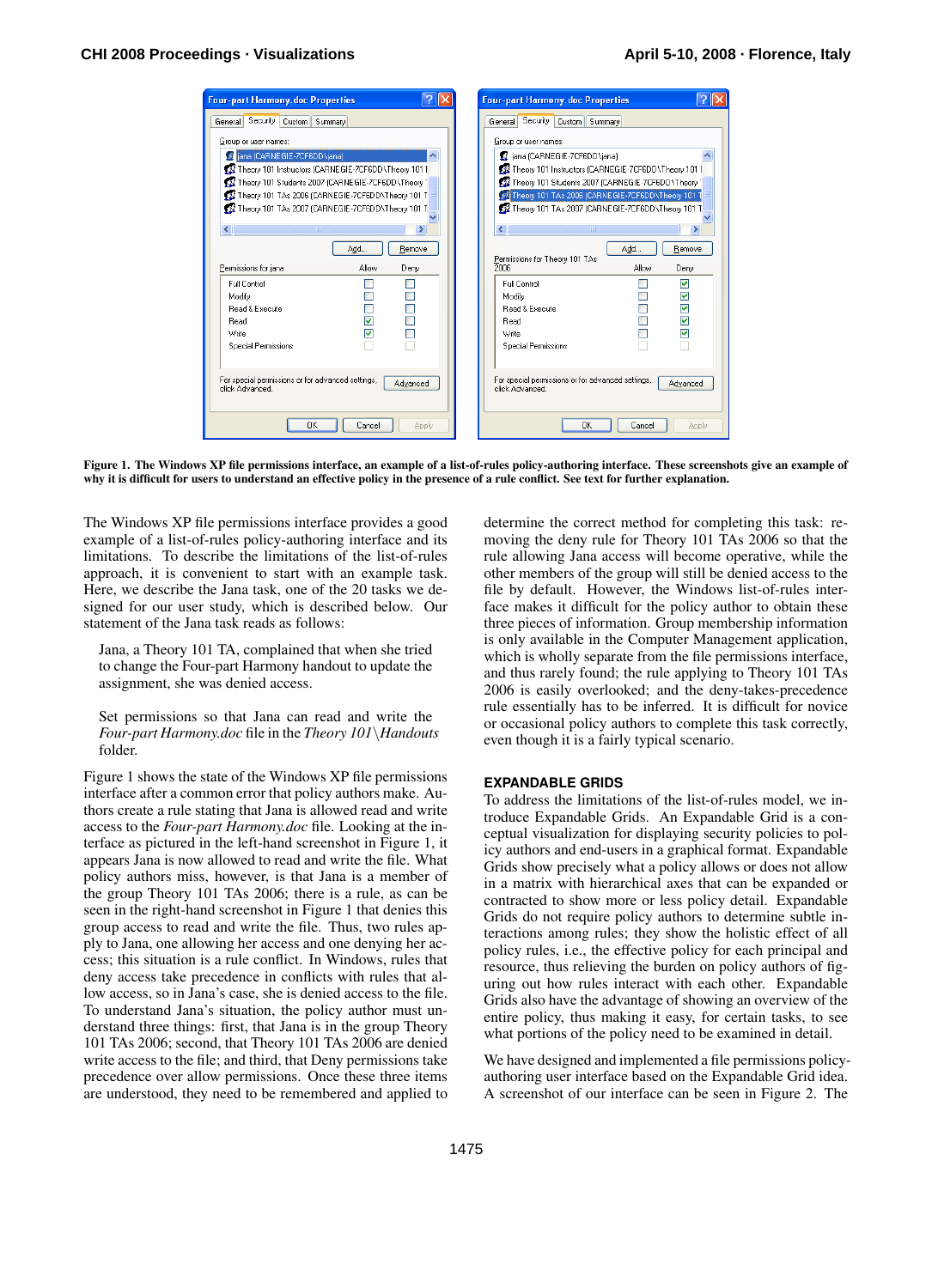

Figure 2. Screenshot of our Expandable Grid interface when the Jana task has been half-completed.

tree along the vertical axis at the left of the interface shows the resources in a file system. The rotated tree along the horizontal axis at the top of the interface shows the principals. At the intersection of these two trees is a grid that shows the access each principal has to each resource. Grid cells each correspond to one principal and one resource. Each grid cell is further subdivided into a "subgrid," a large square divided into smaller boxes. The subgrids allow the interface to show a third policy dimension, as long as that dimension has only a handful of values. In our interface, the subgrid represents five different types of access. The upper left box in each group of five boxes indicates read access, the upper right box indicates write access, the middle left box indicates execute access, the middle right box indicates delete access, and the lower box indicates administrate access. Green boxes (which appear as a medium grey in greyscale) indicate access that is allowed, red boxes (which appear dark grey in greyscale) indicate access that is denied, and yellow boxes (which appear light grey in greyscale) indicate that items lower in one or both trees have a mixture of allowed and denied access.

The screenshot in Figure 2 shows an intermediate state the interface would be in when the Jana task has been half-completed. The grid cell at the intersection of "jana" and the "Four-part Harmony.doc" file is highlighted in the crosshairs. In the highlighted grid cell, the upper-left box is green, indicating that Jana has already been given read access to the "Four-part Harmony.doc" file, while the upper-right box is red, indicating that Jana does not yet have write access. Clicking on the upper-right box will give Jana write access and cause the box to turn green. In contrast to the checkboxes in the Windows file permissions interface, the colored boxes of the grid indicate the actual access a user will have to a resource, after all policy settings have been taken into account. When a red box is clicked on, the policy is changed

so that Jana is now allowed access, and the box turns green; there is no need to be aware of other rules that may interfere with the intention to allow her access. Thus, it is much easier to complete the Jana task using the Expandable Grid interface and to be certain that it has been completed correctly.

When policy is set at the group level, its effects are immediately propagated to the members of the group, so that the access indicated in the grid is always the access that will be given. For example, again referencing Figure 2, if the upper-right box in the grid cell at the intersection of the group "Theory 101 TAs 2006" and the "Four-part Harmony.doc" file were clicked to change it from red to green, the upper-right boxes for all the group's users— "chan," "edna," "henry," "jana," and "kavita"—would all turn green.

## **New policy semantics**

In order to ensure that clicking on the colored boxes in the Expandable Grid interface consistently has the same effect, we changed some of the semantics of Windows file permissions policies. Specifically, we changed the means by which rule conflicts are resolved. In Windows, when Jana is part of one group that is allowed access to a file and another that is denied access to that file, the deny rule takes precedence. If we were to retain the Windows semantics, clicking on a red box where a deny rule applies would leave the box red, rather than changing it to green as the policy author would expect. Even though clicking on the red box would add an allow rule, the box would stay red because the existing deny rule would still take precedence over the new allow rule. By our revised semantics, the most recently created rule takes precedence. Thus, if the box corresponding to Jana's read access for the "Four-part Harmony.doc" file is red because of her membership in Theory 101 TAs 2006, but a policy author clicks on the box to make a rule that allows Jana access, this new rule will take precedence over the deny rule from the group and the box will turn green; Jana will now be allowed to access the file.

Our revised semantics makes for much easier resolution of rule conflicts than is possible in Windows. In Windows, resolving the Jana task requires either removing the deny permission not only for Jana, but also for all the other users in the Theory 101 TAs 2006 group, or removing Jana from the group entirely. Neither solution may be desirable, and in any case, policy authors find this dilemma confusing, if they even understand it at all [5].

Our semantics does have a potential drawback, however. The Imani task we designed for our study, which is described below, illustrates this drawback. Our description of the Imani task reads as follows:

....Two weeks ago, a scandal erupted in the Music Department... someone had been selling exam answers to the students! You suspected Imani, your fellow TA. Like the responsible administrator you are, you set file permissions so that Imani could not access the Answers folder under any circumstances.

Now, it's exam grading time, and your fellow TAs need access to the answers. Make sure they have access to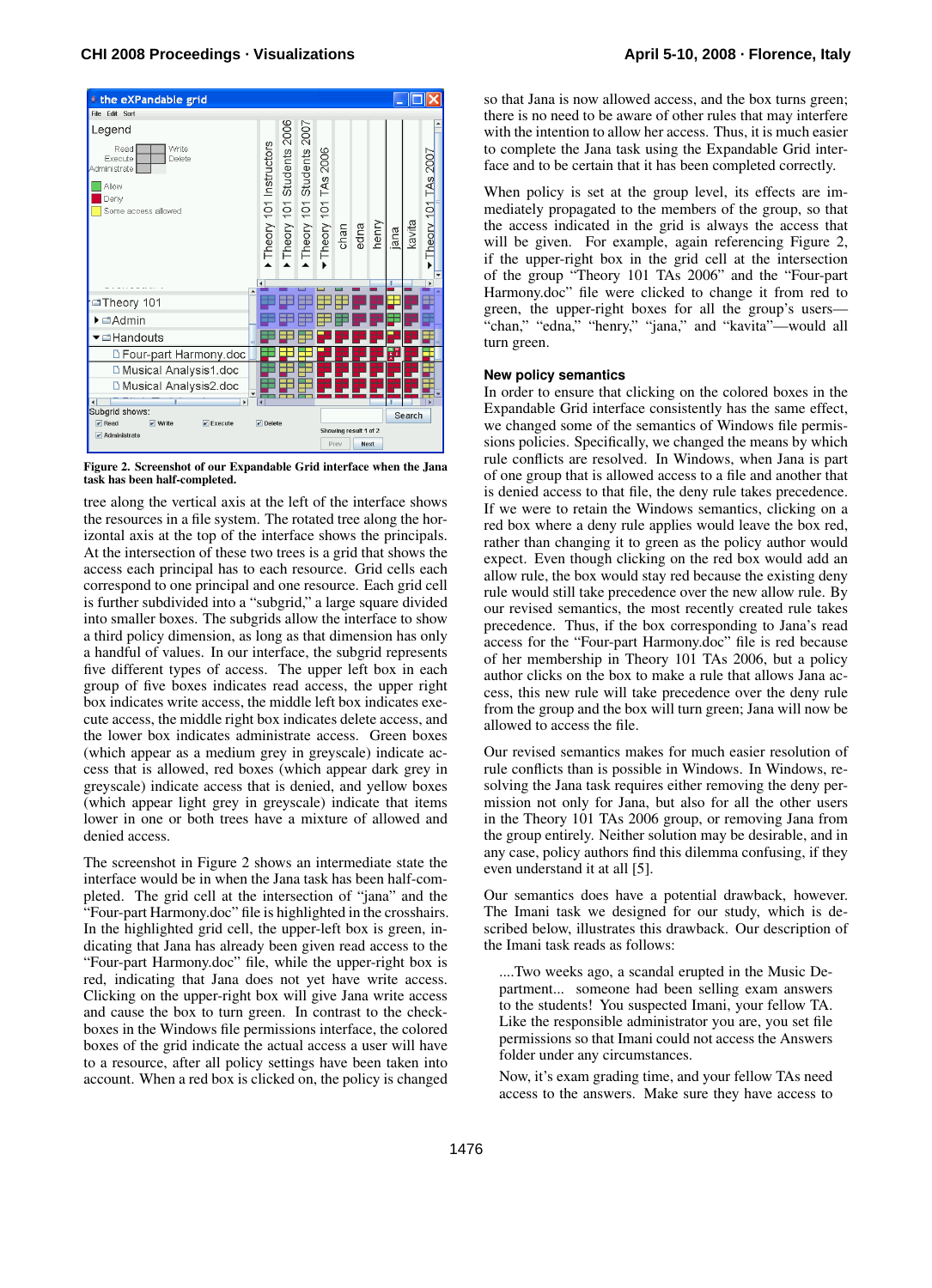# **CHI 2008 Proceedings · Visualizations April 5-10, 2008 · Florence, Italy**

the Answers folder, but be sure not to let Imani have access.

Set permissions so that TAs 2007 (except for Imani) can read the Answers folder.

We set up the policy beforehand to have a deny rule applying to Imani for the Answers folder. In the Windows semantics, if a participant set a rule allowing the group TAs 2007 (which includes Imani) to read the Answers folder, Imani would still be denied access to the folder, even if the participant completely forgot to make an exception for Imani. In our semantics, if the participant set a rule allowing the group TAs 2007 to read the Answers folder, this rule would override the pre-existing rule denying Imani access, and, unless the participant went back and restored the rule denying Imani access, Imani would be allowed access.

# **Summary of Expandable Grid features**

Our Expandable Grid interface has several features that we expect to provide advantages over the list-of-rules Windows XP file permissions interface. In particular, the Grid interface has these features:

- *Whole policy*. The Grid shows the whole policy, including principal/resource combinations for which there is no explicit rule.
- *Effective policy.* The Grid shows the effective policy, while Windows merely shows component rules.
- *Group membership information.* The Grid integrates group membership information into the file permissions display, while Windows puts it in a separate application from the file permissions interface.
- *Simple changes.* The Grid requires a simple click on a colored box to change a permission, while the Windows interface requires adding a new rule to its list.
- *New policy semantics.* The Grid's new policy semantics allows for easy conflict resolution by simply clicking on a colored box, the same way any other policy change would be made.
- *Visual pop-out.* The Grid allows for easy detection of anomalous permissions that visually pop out from the rest of the policy display.

## **Additional functionality**

Our implementation of the Expandable Grid includes two additional functions worth mentioning: highlighting and search. Highlighting can be seen in Figure 2. The crosshairs follow the mouse pointer when it is positioned over the grid to help authors line up a grid cell with the principal and resource for which they wish to view or edit a rule. The search function can help users navigate a potentially large policy. Names of principals or resources can be typed into the search box. If the search term matches all or part of the name of a principal or resource, the principal or resource will be highlighted. If there are multiple search hits, the first will be highlighted, and other hits can be stepped through using the "Prev" and "Next" buttons beneath the search box.

# **RELATED WORK**

Several authors have addressed usability concerns in their own systems for authoring access-control policies. Two systems, SPARCLE and the HP Select Access Policy Builder, discussed below, have implemented matrix-based policy visualizations, but have not published any evaluation of the matrix-based visualization approach as compared to the listof-rules approach.

Lampson was the first to describe access control matrices as a framework for teaching and reasoning about access control [4]. However, Lampson was not concerned with user interfaces, and so did not discuss how access control matrices could be used interactively to author policies.

Zurko et al. designed the Adage system, a policy-based access control system for distributed computing systems [8, 11]. Adage included the Visual Policy Builder, a graphical user interface for supporting policy authoring. Although Adage included extensive functionality to support all of the fundamental policy-authoring operations listed above, it still used a list-of-rules approach: users could view single rules or lists of rules, but not the full policy implied by the rules. In fact, Zurko's usability testing revealed the need for a policy overview, and she suggested that research in "dynamic visualization" could be applied to policy visualization [10].

The HP Select Access Policy Builder is an application for authoring enterprise security and privacy policies [6]. It includes a user interface that provides a visualization of a policy in a matrix indexed by principals on one axis and resources on the other. This is very similar to the idea of Expandable Grids. However, the HP Policy Builder apparently has no provision for showing additional input dimensions, such as actions (which we show using the subgrid). Moreover, no user study evaluating the HP Policy Builder has been published.

Karat et al.'s SPARCLE system is concerned with the problem of enterprise privacy policy authoring [3]. SPARCLE's most notable feature is its natural-language input mechanism for authoring policy rules, but it also provides a table-based policy visualization. SPARCLE's table visualization does not show hierarchical structure along the axes and its scalability is limited because it uses space-consuming text rather than graphics in the table cells.

One of the precursors of the current work was Maxion and Reeder's Salmon system [5] for authoring file permissions in Windows XP. The key insight behind Salmon was to show the effects of rule interactions to policy authors. However, Salmon remained a list-of-rules interface; the present work builds on the Salmon insight to show effective policy in a large visualization.

Cao and Iverson presented Intentional Access Management (IAM) systems for access control [1]. They define IAM systems as systems that automatically convert users' intentions into policy rules. They demonstrate that their IAM approach can reduce policy authoring errors compared to an unenhanced list-of-rules policy editor, but they do not provide any means for visualizing a full policy.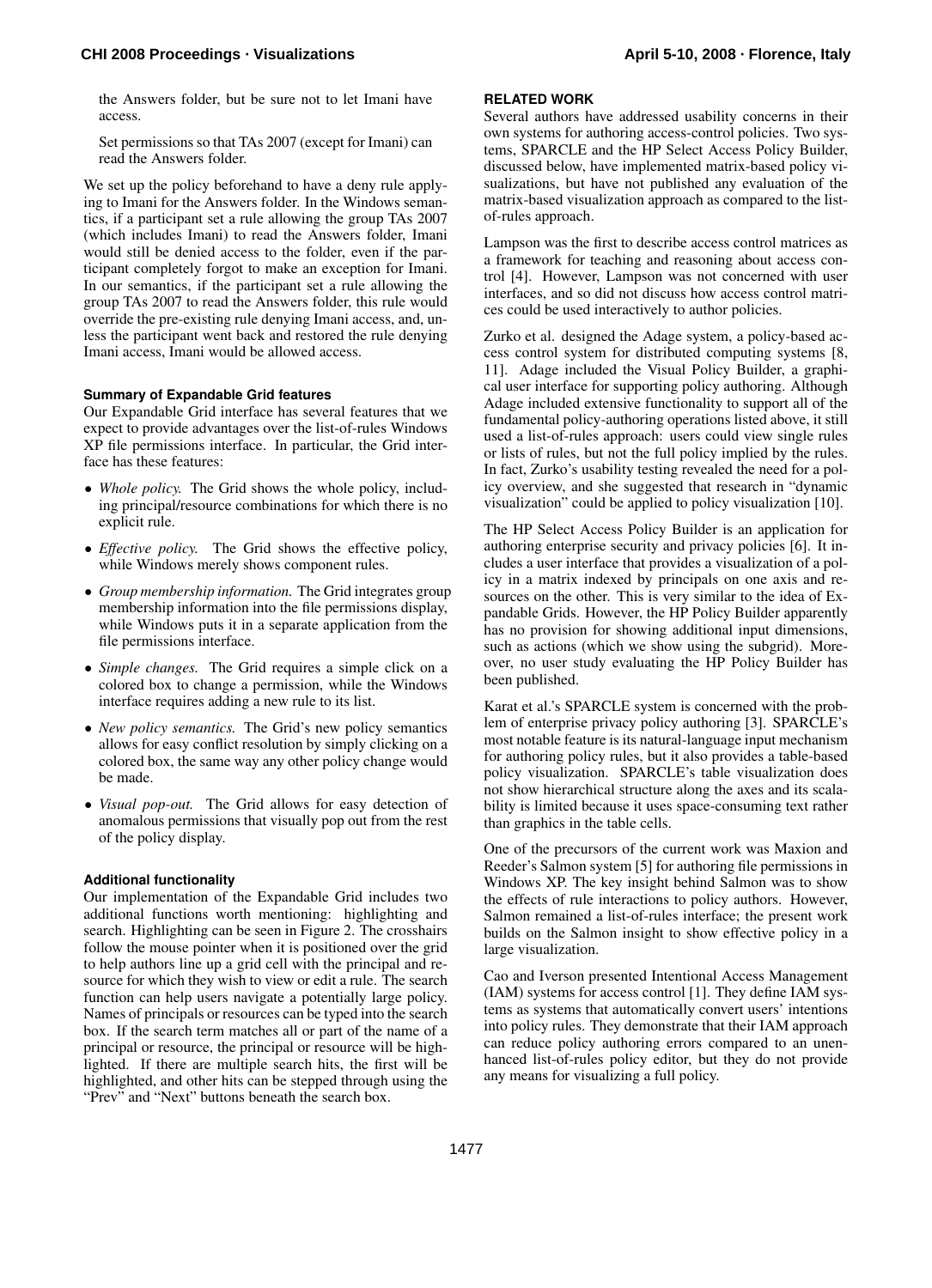Rode et al. designed Impromptu, a file sharing application that includes a visualization-based user interface for specifying file sharing policies [7]. The Impromptu visualization depicts users, files, and actions on a pie chart. The visualization is limited, however, to showing policies with small groups of users (on the order of 6), and apparently cannot scale to show policies with many users.

# **USER STUDY METHODOLOGY**

We ran a laboratory user study with 36 participants to compare our Expandable Grid interface against the native Windows XP file permissions interface. We used a betweenparticipants design, so 18 participants used the Grid and 18 used Windows; participants were randomly assigned to an interface condition. Each participant completed 20 tasks related to viewing or changing file permissions for a hypothetical Windows NTFS file server. The tasks are described in the "Task design" section below. We measured accuracy and time-to-task completion for each task.

# **Participants**

We recruited 36 undergraduates in technical majors (science, engineering, and mathematics) to participate in the study. Ten were female. Participants were all daily computer users, but had never served as system administrators. Thus, our participant pool was consistent with our target demographic of novice or occasional access-control-policy authors, and was of a similar demographic as the system administrator of the Memogate scandal. While we believe it is important to make access-control interfaces usable for non-technical users as well as technical users, we leave testing the Grid on non-technical users as future work.

# **Experimental setup**

Participants worked on a laptop running the Windows XP Professional operating system. Task statements were presented in a Web browser and were available on screen throughout the task. For participants using Windows, we started the Computer Management interface in a state that allowed for viewing system users and groups and opened Windows Help files related to setting file permissions. For participants using the Expandable Grid, the Grid application window was started at an initial size of 800x740 pixels. The laptop screen resolution was 1280x768.

The data we collected included the policies people created and screen video and audio of participants thinking aloud.

# **Task design**

We designed a broad range of tasks to test each of the fundamental policy-authoring operations in a variety of contexts and for both small- and large-scale policies. We created a scenario in which the participant was a teaching assistant (TA) in a music department, and was assigned to be the administrator of a file server that stored materials for classes in the department. We chose this scenario because it would be familiar to our participants while allowing for plausible tasks involving file permissions policies. The 20 tasks were designed around this scenario. Of these 20 tasks, 10 involved "small-scale" file permissions policies (involving roughly 50 principals and 50 resources) and 10 involved "large-scale"

policies (roughly 500 principals and 500 resources). Each small-scale task had a large-scale parallel, so there were 10 pairs of tasks that varied in difficulty and in the fundamental operation they were testing. Also, each task pair tested one or more of the specific advantages or drawbacks we expected the Grid interface to have compared to the Windows interface. The following list describes what each of the ten task pairs required participants to do and which features (with reference to labels listed in the "Summary of Expandable Grid features" section above) of the Grid interface were tested by each:

- 1. *Training*: Make a simple policy change. The two tasks in this pair served to help the participant learn the interface they were using and get used to the scenario.
- 2. *View-simple*: Determine a user's access to a file when the user was inheriting access from a group. These tasks tested the Grid's *whole policy* and *group membership information* features.
- 3. *View-complex*: Determine a user's access to a file when a rule conflict is present. In this rule conflict, one rule applying to a specific user and one rule applying to a group of which that user is member were in conflict. These tasks tested the Grid's *effective policy* feature.
- 4. *Change-simple*: Change a principal's access to a resource. These tasks tested the Grid's *simple changes* feature.
- 5. *Change-complex*: Make multiple changes to a policy, including one involving a rule conflict. These tasks tested several of the Grid's features in one task, including the *whole policy*, *effective policy*, *group membership information*, *simple changes*, and *new policy semantics* features.
- 6. *Compare-groups*: Search for the intersection between two groups' members. These tasks tested the Grid's *group membership information* feature.
- 7. *Conflict-simple*: Detect and resolve a conflict in which the allow access a user is inheriting from a group should be overridden with an explicit deny rule. These tasks tested the Grid's *effective policy* and *simple changes* features.
- 8. *Conflict-complex*: Detect and resolve a conflict in which a user is allowed access through one group but denied access through another. The Jana task, discussed above, was the large-scale conflict-complex task. These tasks tested the Grid's *effective policy*, *simple changes*, and *new policy semantics* features.
- 9. *Memogate*: Detect that an unauthorized group has been given access to a resource. Our configuration for these tasks mimicked the vulnerability that made the Memogate scandal possible by including a policy rule that gave full access to all users for all files. These tasks tested the Grid's *visual pop-out* feature, because the unauthorized access causes the Grid to show a large area of green squares where red is expected, while Windows requires stepping through all rules to find the offending one.
- 10. *Precedence*: Allow a group to access a resource, but make an exception for one individual in the group. The purpose of these tasks was to demonstrate the drawback of our new policy semantics (the Imani task, discussed above, was the small-scale precedence task).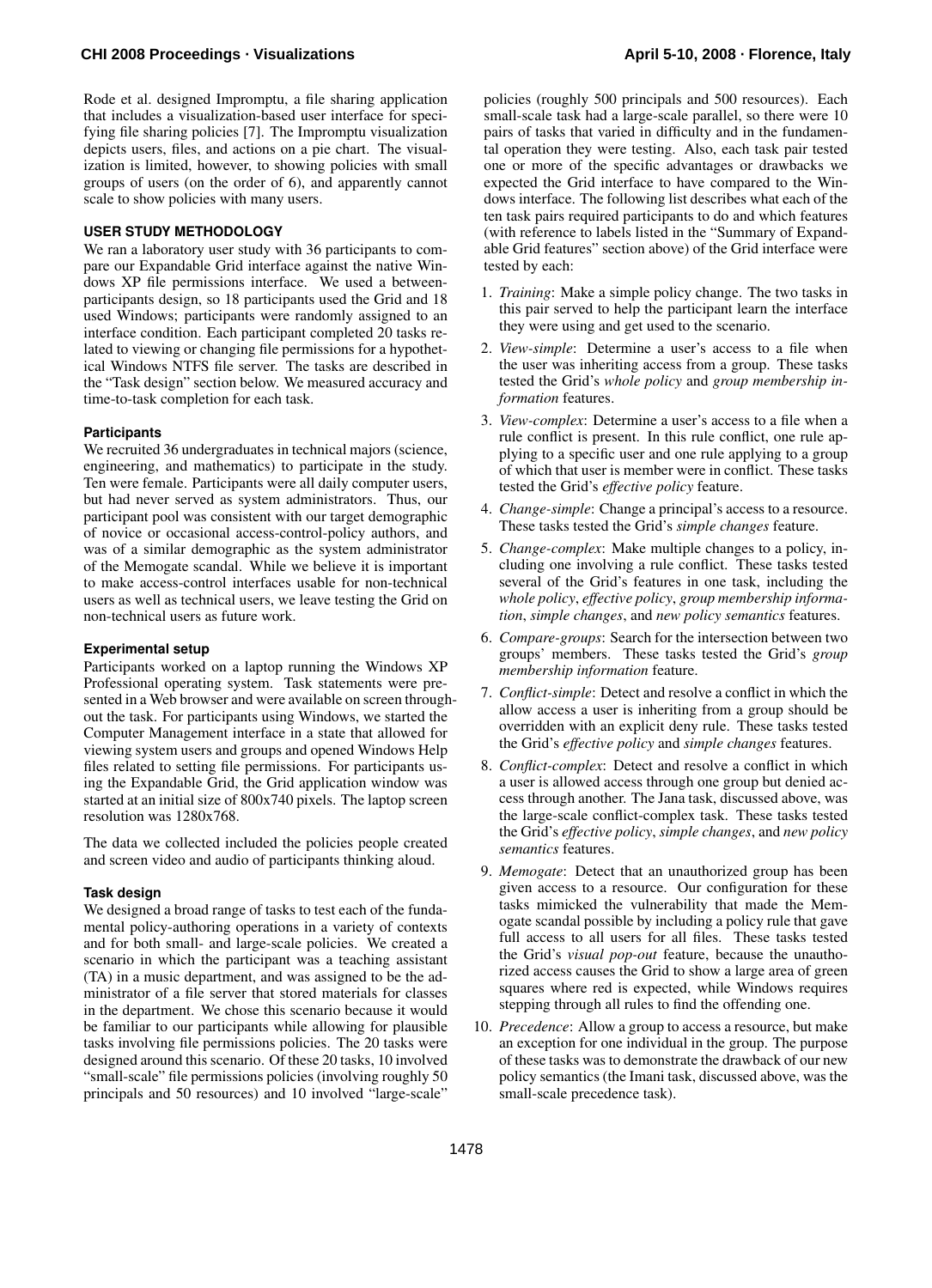Table 1. Task statements given to participants for the small-scale conflict-complex and change-complex tasks, 2 of 20 tasks used in the user study.

| <b>Conflict complex</b><br>Nigel, another TA, has complained that when he was trying to edit the course<br>calendar to change the due date for an assignment, he was denied access.<br>Set permissions so that <i>Nigel</i> can <i>read and write</i> the <i>calendar.scd</i> file.                                                                                                                                                                                                                             |  |
|-----------------------------------------------------------------------------------------------------------------------------------------------------------------------------------------------------------------------------------------------------------------------------------------------------------------------------------------------------------------------------------------------------------------------------------------------------------------------------------------------------------------|--|
| <b>Change complex</b><br>The gradebook file is highly sensitive. Instructors and TAs should be allowed<br>to read it or write to it, but not delete it. And of course no students should be<br>allowed to access the gradebook in any way.<br>Make sure instructors and TAs 2007 can read and write the gradebook.xls file.<br>Make sure <i>instructors</i> and <i>TAs 2007</i> cannot <i>delete</i> the <i>gradebook.xls</i> file.<br>Make sure Students 2007 cannot access the gradebook.xls file in any way. |  |

Examples of the text of task statements presented to participants can be seen in Table 1.

Some tasks, such as the tasks that involved viewing policy or group memberships, were multiple choice questions, so scoring was straightforward. The other tasks required making policy changes. For some of these tasks, there were multiple approaches to completing the task; in all cases, we scored a participant's final policy for a task according to whether they gave the access specified in the task statement; any extraneous policy settings were ignored.

## **Procedure**

Our experimenter read instructions for our teaching-assistant scenario to participants. After reading these instructions, our experimenter read brief training materials that explained how to search for users and files, how to view permissions, and how to change permissions using the interface to which a participant was assigned. The experimenter also walked the participant through one full task as part of the training. For Windows participants, the training also covered how to use the Computer Management application and how to use the Windows Help files, since we considered those part of the file permissions interface; no help files were available to Grid participants. Training took about 3.5 minutes for Grid participants and about 5.5 minutes for Windows participants.

Participants then began completing tasks. Before each task, the experimenter brought up the interface in a preconfigured state tailored to each task. Task statements were then presented to participants in a Web browser on screen. Participants were asked to think aloud while they worked on the tasks. Participants completed the 10 small-scale tasks first, then the 10 large-scale tasks. Each set of 10 tasks always started with the training task, but the order of the remaining 9 tasks were counterbalanced across participants using a Latin square design to guard against ordering effects.

## **RESULTS**

Our results are in the form of accuracy rates and mean timeto-task-completion for each interface condition and for each task. Accuracy rates represent the proportion of participants in each condition who correctly completed the task. The mean time-to-task-completion is computed only over the task completion times of those participants who successfully completed each task. Accuracy results can be seen in Figure 3. Timing results can be seen in Figure 4. Note that results are only shown for 18 tasks, 9 at each scale, because we excluded the two training tasks from analysis.

# **Experiment-wide results**

For each metric, accuracy and time-to-task-completion, we performed an experiment-wide test of the hypothesis that the Grid interface performed better than the Windows interface over all tasks. We used logistic regression to test for a significant difference in accuracy scores between the Grid (overall accuracy 83.6%) and Windows (overall accuracy 56.5%) interfaces across all tasks. We included interface, scale, and an interface\*scale interaction as factors in our logistic regression model. The model gave an intercept of 1.52 and coefficients for interface, scale, and interface\*scale of -1.22, 0.23, and -0.30. The corresponding odds ratios were 0.29, 1.25, and 0.74. A Wald test of the hypothesis that the interface coefficient was not equal to 0 was significant at the 0.05 level  $(Z = 7.43, p < 0.001)$ , suggesting that there is an effect of interface on accuracy. The direction of the interface coefficient indicates that higher accuracy scores were achieved with the Grid interface. Wald tests of the hypothesis that the other coefficients were not equal to 0 were not significant  $(Z = 0.75, p = 0.45; Z = -0.80, p = 0.42)$ , suggesting that the Grid interface's superior accuracy rates compared to the Windows interface are not affected by scale.

We used a general linear model with log-transformed timeto-task-completion as the response and interface, scale, and an interface\*scale interaction as factors in the model and found significant effects of interface  $(F(1, 450) = 91.15, p <$ 0.001), scale  $(F(1, 450) = 49.27, p < 0.001)$ , and interface\*scale  $(F(1, 450) = 20.81, p < 0.001)$  on time-to-taskcompletion. The directions of the effects indicate that using the Grid (M=53.0 seconds,  $\sigma$ =37.5) led to faster task completion than using Windows (M=88.3 seconds,  $\sigma$ =62.7), that large-scale tasks (M=79.4 seconds,  $\sigma$ =51.8) took longer to complete than small-scale tasks (M=55.2 seconds,  $\sigma$ =49.7), and that the slowdown from small-scale tasks to large-scale tasks was greater for the Grid than for Windows.

## **Task-by-task results**

We followed up the experiment-wide tests with a series of planned tests for significant differences in the accuracy rate and mean time-to-task-completion between the Grid interface and the Windows interface for selected tasks. We conducted these tests based on our hypotheses as to which interface would perform better in each task. Specifically, we hypothesized that we would see more accurate performance using the Grid for the view-simple, view-complex, changecomplex, conflict-simple, conflict-complex, and Memogate tasks. We hypothesized that we would see more accurate performance using Windows for the precedence tasks, which were designed to test the drawback in the Grid's new policy semantics. We expected the change-simple and comparegroups tasks to be easy to complete with both interfaces, so we did not test for significant differences in accuracy for those tasks. For the time-to-task-completion data, we hypothesized that the Grid would perform better for all tasks except the precedence tasks, for which we conducted no test because we expected the Grid's drawback to affect accuracy, but to have little effect on time. In all, we had 30 hypotheses to test, but could only test 27 due to insufficient timing data for tasks that were correctly completed by too few Windows participants.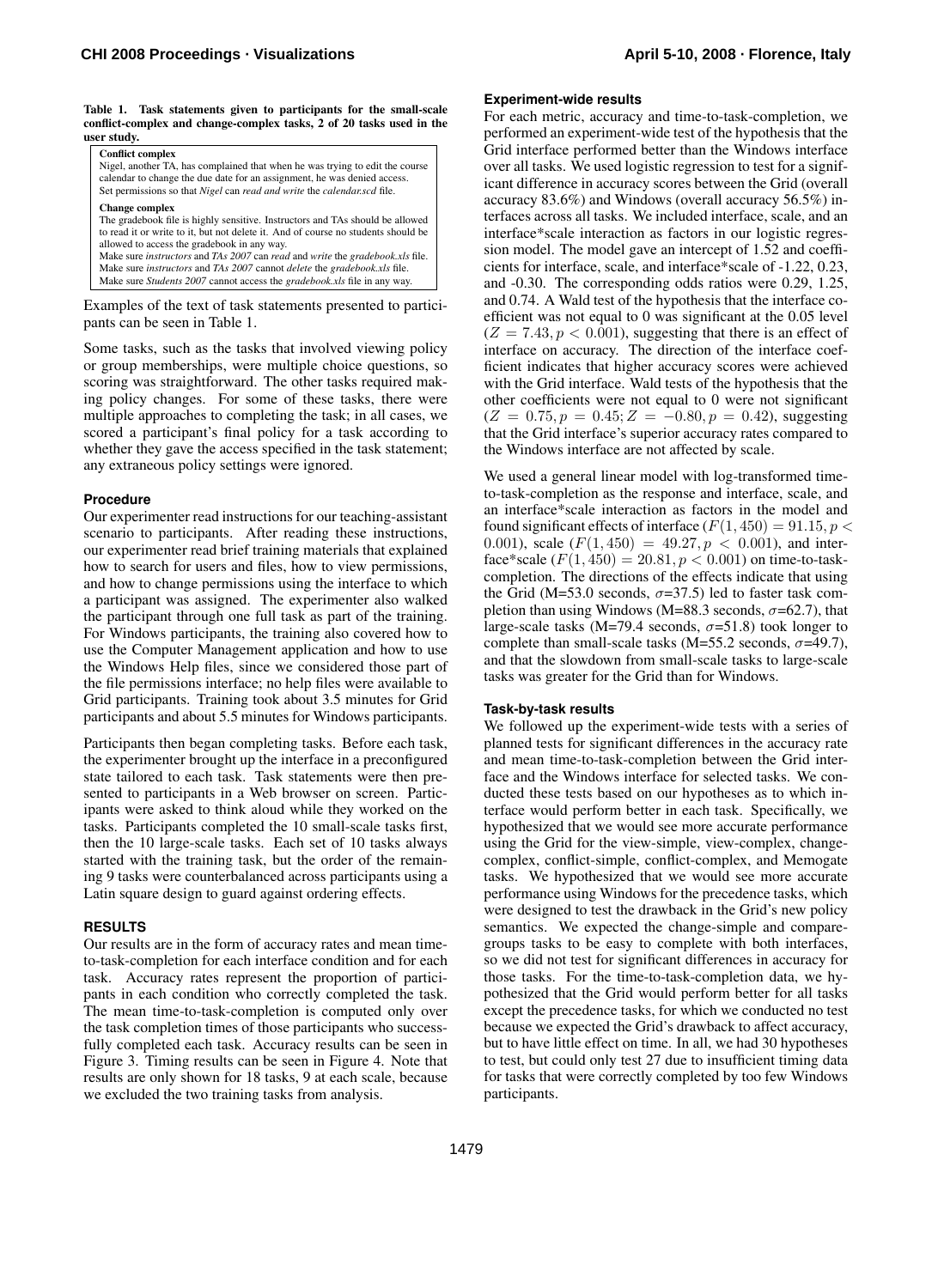

Figure 3. Accuracy results, showing proportion of participants correctly completing each task with Grid and Windows interfaces.



Figure 4. Time-to-task-completion results, showing mean time-to-task-completion, in seconds, for participants who successfully completed each task with Grid and Windows interfaces. Error bars show +/- one standard deviation.

To test our hypotheses, we conducted 14 one-sided Fisher's Exact Tests on the accuracy rates and 13 one-sided t-tests on the mean times-to-task-completion. We log-transformed the time data before testing to ensure that it was normally distributed, as assumed by the t-test. Since we applied 27 total statistical tests, we applied the Benjamini-Hochberg multiple testing correction to keep down the probability of a Type I error in our testing. The correction gave an adjusted pertest  $\alpha$  of 0.024, so we considered only tests with *p*-values at or below this adjusted threshold to be significant.

Results of the tests are summarized in Tables 2 and 3. The 27 tests yielded 14 significant results, all in favor of the Grid. The 14 significant results included 6 significant differences in accuracy rates and 8 significant differences in mean timeto-task-completion. There was at least one significant result for every task pair except the precedence task pair.

Table 2. Summary of statistical tests for significant differences in accuracy rate for Grids  $(a_G)$  and accuracy rate for Windows  $(a_W)$  for each task. For all tests except precedence task tests, the hypothesis tested was  $a_G > a_W$ . For the precedence tests, the hypothesis tested was  $a_G < a_W$ . The *p*-values shown are from one-sided Fisher's Exact Tests; *p*-values below the  $\alpha = 0.024$  rejection threshold are shaded and highlighted in bold, indicating significant tests.

|                  | Small-scale |       |            | Large-scale |       |             |  |
|------------------|-------------|-------|------------|-------------|-------|-------------|--|
| Task pair        | $a_G$       | $a_W$ | $p$ -value | $a_G$       | $a_W$ | $p$ -value  |  |
| View-simple      | 0.89        | 0.56  | $p = 0.03$ | 0.61        | 0.56  | $p = 0.50$  |  |
| View-complex     | 0.94        | 0.17  | p < 0.001  | 1.00        | 0.39  | p < 0.001   |  |
| Change-simple    | 0.89        | 0.94  | No test    | 1.00        | 1.00  | No test     |  |
| Change-complex   | 0.61        | 0.00  | p < 0.001  | 0.67        | 0.17  | $p = 0.003$ |  |
| Compare-groups   | 0.89        | 0.83  | No test    | 0.67        | 0.83  | No test     |  |
| Conflict-simple  | 0.67        | 0.61  | $p = 0.5$  | 0.72        | 0.61  | $p = 0.36$  |  |
| Conflict-complex | 0.89        | 0.00  | p < 0.001  | 1.00        | 0.06  | p < 0.001   |  |
| Memogate         | 1.00        | 0.94  | $p=0.5$    | 0.94        | 0.78  | $p = 0.17$  |  |
| Precedence       | 0.89        | 0.94  | $p = 0.5$  | 0.78        | 0.78  | $p = 0.65$  |  |

#### **DISCUSSION**

Our results demonstrate that the Expandable Grid interface allows authors to complete tasks more accurately and faster than does the Windows file permissions interface. Because the tasks selected span the range of fundamental policyauthoring operations and cover policies of different sizes, we believe that these results will hold over a broad range of contexts, tasks, and policy sizes in real applications.

Our expectations about the advantages of the Grid's features were borne out by the statistical results of our user study. In particular, our study demonstrates higher accuracy for the Grid compared to Windows for the view-complex, changecomplex, and conflict-complex tasks that tested the Grid's *whole policy*, *effective policy*, *group membership information*, *simple changes*, and *new policy semantics* features. The study also demonstrates faster times-to-task-completion for tasks that tested these features as well as the small-scale Memogate task, which tested the *visual pop-out* feature.

The precedence tasks were designed to test the drawback (explained above in the "New policy semantics" section) to the Grid's new policy semantics, but we did not see significantly poorer performance with the Grid in these tasks. In these tasks, participants had to allow access to a group but keep an exception that denies access to an individual. Our results suggest that the Grid's policy visualization may mitigate the drawback by helping policy authors realize when they are overriding an exception they wish to keep and allowing them to restore the exception easily.

Our results suggest that the Grid accuracy gains hold up for both small- and large-scale policies. However, our statistical analysis did reveal an interface\*scale effect that shows Grid performance slowing down more than Windows performance as policies move from the small to the large scale. We see at least two possible explanations for this effect. First, it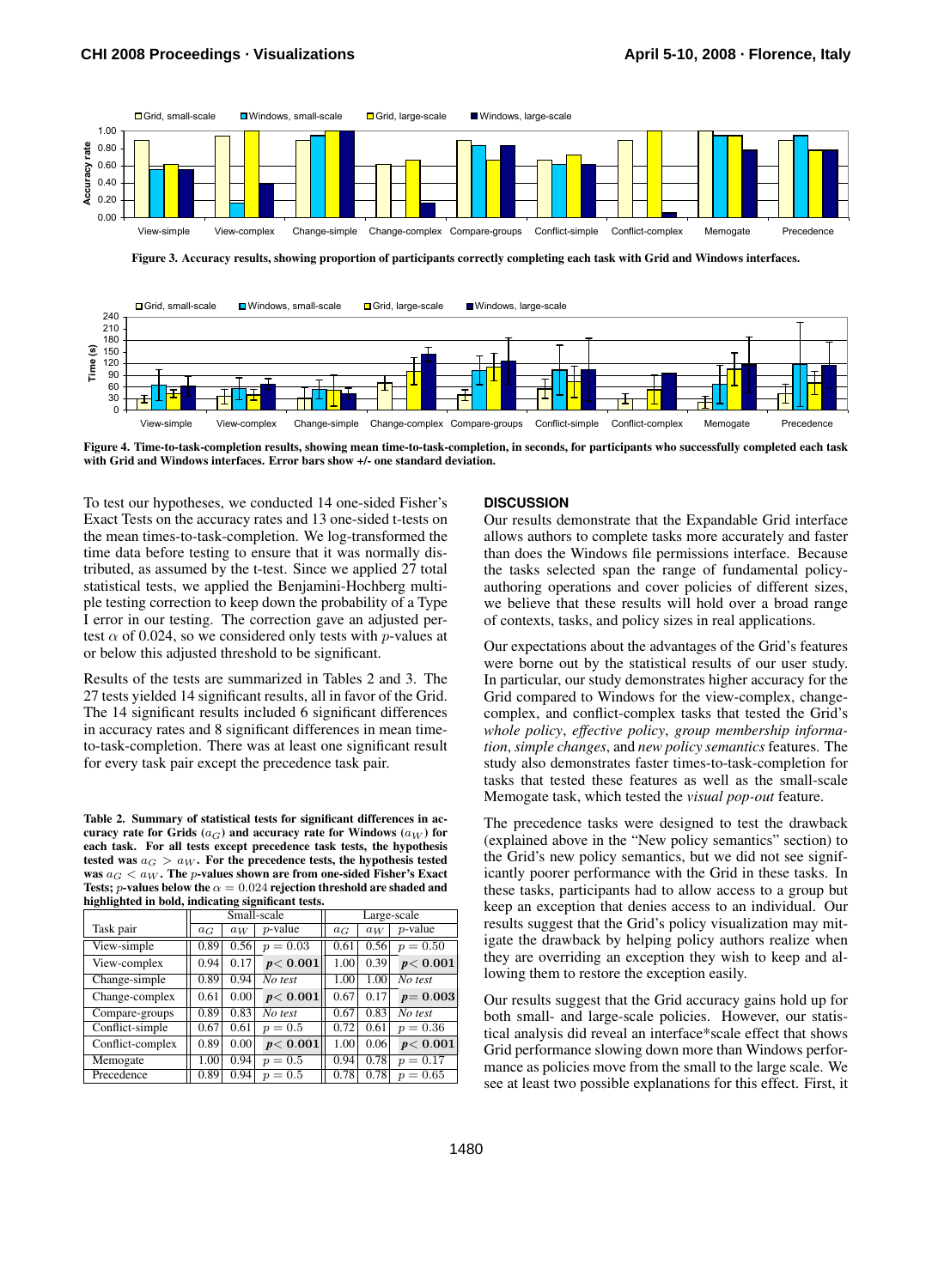| tests.           |                               |                   |                          |                               |                          |                   |  |
|------------------|-------------------------------|-------------------|--------------------------|-------------------------------|--------------------------|-------------------|--|
|                  | Small-scale                   |                   |                          | Large-scale                   |                          |                   |  |
| Task pair        | Mean, standard deviation      | t-statistic       | $p$ -value               | Mean, standard deviation      | t-statistic              | $p$ -value        |  |
| View-simple      | $G: M = 28.8, \sigma = 9.5$   | $t(14) = -4.37$   | p < 0.001                | $G: M = 42.3, \sigma = 9.9$   | $t(14) = -2.17$          | $p = 0.024$       |  |
|                  | $W:M = 64.6, \sigma = 39.9$   |                   |                          | $W:M = 61.3, \sigma = 25.3$   |                          |                   |  |
| View-complex     | $G: M = 34.8, \sigma = 19.0$  | $t(2) = -1.64$    | $p = 0.12$               | $G: M = 39.1, \sigma = 13.7$  | $t(18) = -5.11$          | p < 0.001         |  |
|                  | $W:M = 55.0, \sigma = 28.0$   |                   |                          | $W:M = 67.4, \sigma = 13.7$   |                          |                   |  |
| Change-simple    | $G: M = 29.6, \sigma = 29.6$  | $t(25) = -3.72$   | p < 0.001                | $G: M = 50.4, \sigma = 40.3$  | $t(25) = 0.13$           | $p = 0.55$        |  |
|                  | $W:M = 52.8, \sigma = 24.2$   |                   |                          | $W:M = 42.4, \sigma = 14.4$   |                          |                   |  |
| Change-complex   | $G: M = 69.9, \sigma = 19.1$  | $\qquad \qquad -$ | -                        | $G: M = 100.4, \sigma = 34.6$ | $t(9) = -3.27$           | $p = 0.005$       |  |
|                  | W: Insufficient data          |                   |                          | $W:M = 143.7, \sigma = 18.3$  |                          |                   |  |
| Compare-groups   | $G: M = 38.6, \sigma = 14.0$  | $t(28) = -8.54$   | p < 0.001                | $G: M = 111.0, \sigma = 35.8$ | $t(23) = 0.43$           | $p = 0.33$        |  |
|                  | $W:M = 102.6, \sigma = 36.8$  |                   |                          | $W:M = 126.5, \sigma = 60.0$  |                          |                   |  |
| Conflict-simple  | $G: M = 54.7, \sigma = 24.6$  | $t(20) = -3.23$   | $p = 0.002$              | $G: M = 72.8, \sigma = 41.0$  | $t(18) = -1.25$          | $p = 0.11$        |  |
|                  | $W:M = 104.1, \sigma = 81.0$  |                   |                          | $W:M = 103.1, \sigma = 64.0$  |                          |                   |  |
| Conflict-complex | $G: M = 29.4, \sigma = 12.2$  | $\qquad \qquad -$ | $\overline{\phantom{0}}$ | $G: M = 52.4, \sigma = 37.3$  | $\overline{\phantom{0}}$ | $\qquad \qquad -$ |  |
|                  | W: Insufficient data          |                   |                          | W: Insufficient data          |                          |                   |  |
| Memogate         | $G: M = 19.8, \sigma = 15.3$  | $t(32) = -5.41$   | p < 0.001                | $G: M = 105.1, \sigma = 42.0$ | $t(28) = -0.46$          | $p = 0.33$        |  |
|                  | $W:M = 66.1, \sigma = 49.5$   |                   |                          | $W:M = 116.5, \sigma = 72.0$  |                          |                   |  |
| Precedence       | $G: M = 42.3, \sigma = 24.6$  | No test           | No test                  | $G: M = 70.6, \sigma = 29.3$  | No test                  | No test           |  |
|                  | $W:M = 117.6, \sigma = 108.2$ |                   |                          | $W:M = 115.4, \sigma = 59.7$  |                          |                   |  |

Table 3. Summary of statistical tests for significant differences in mean time-to-task-completion, in seconds, between successful Grid (G) and Windows (W) participants for each task. For each test, the table shows means (M) and standard deviations ( $\sigma$ ) for each interface, and t-statistics and p-values resulting from one-sided t-tests; p-values at or below the  $\alpha = 0.024$  rejection threshold are shaded and highlighted in bold, indicating significant

may be that Windows participants gained more fluency with their interface than Grid participants did during the smallscale tasks, which, due to limitations in our study design, always came before the large-scale tasks. Second, Windows has in place more advanced search functionality, which may show greater gains as policies get larger. The first explanation may be a point in the Grid's favor, because it suggests that policy authors gained fluency with the Grid quite quickly, so there was little gain to be had through experience. The second explanation suggests that more effort should be put into developing more advanced search functionality for the Grid. Accurately interpreting the interface\*scale effect requires further investigation.

While we have shown that Grids outperform the Windows interface for accuracy and speed, it is worth considering some of the limitations of our study methodology. We gave participants artificial goals in a fictitious scenario with which they were not already familiar. However, in real policyauthoring scenarios, goals often arise intermittently and relate to the author's own environment, with which they are familiar. Thus, some usability problems that arose in our study, such as searching for files, may not be significant problems in real scenarios, because, for example, authors may already know where all of their own files are stored. On the other hand, real policy authors might encounter usability problems, such as difficulty refining goals, that were not revealed in our study, since we gave participants very specific goals. Another limitation of our study methodology is that it measures accuracy relative to an artificial goal; a better metric for the efficacy of a policy-authoring interface might be whether it allows authors to write policies that match their own true intentions. In scoring our data to determine accuracy, we ignored any extraneous rules authors made on their way to completing a task (e.g., allowing or denying some access to a user not mentioned in the task statement), because such extraneous rules were rare in our study and usually came about when a participant misinterpreted a task statement. Grid participants created extraneous rules in 8 of 271 tasks that were scored as correct, and Windows participants created extraneous rules in 4 of 183 tasks that were scored as correct, so these extraneous rules would have had little effect on our results if we had scored them as incorrect. In reality, however, such extraneous rules might create serious security vulnerabilities.

In spite of its apparent advantages over the Windows interface, the Grid interface does have room for improvement. We observed three main types of errors participants made with the Grid interface. First were off-by-one errors, in which the participant had lined up the mouse in a desired column, then moved it to find the desired row, only to have the mouse slip, unnoticed, from the desired column into an adjacent column. Participants then made the right changes to the wrong principal. The second common type of error, which was responsible for the lower-than-expected Grid accuracy scores in the conflict-simple tasks, occurred in searching for resources. Some resources in our teaching assistant scenario had similar names, for example, a folder called "Assignment 1" and a file called "assignment1.pdf." Some participants, when searching for the keyword "assignment," came across the "assignment1.pdf" file first and assumed they had found the correct resource, although the task required changes to the folder. The third common type of error resulted from the